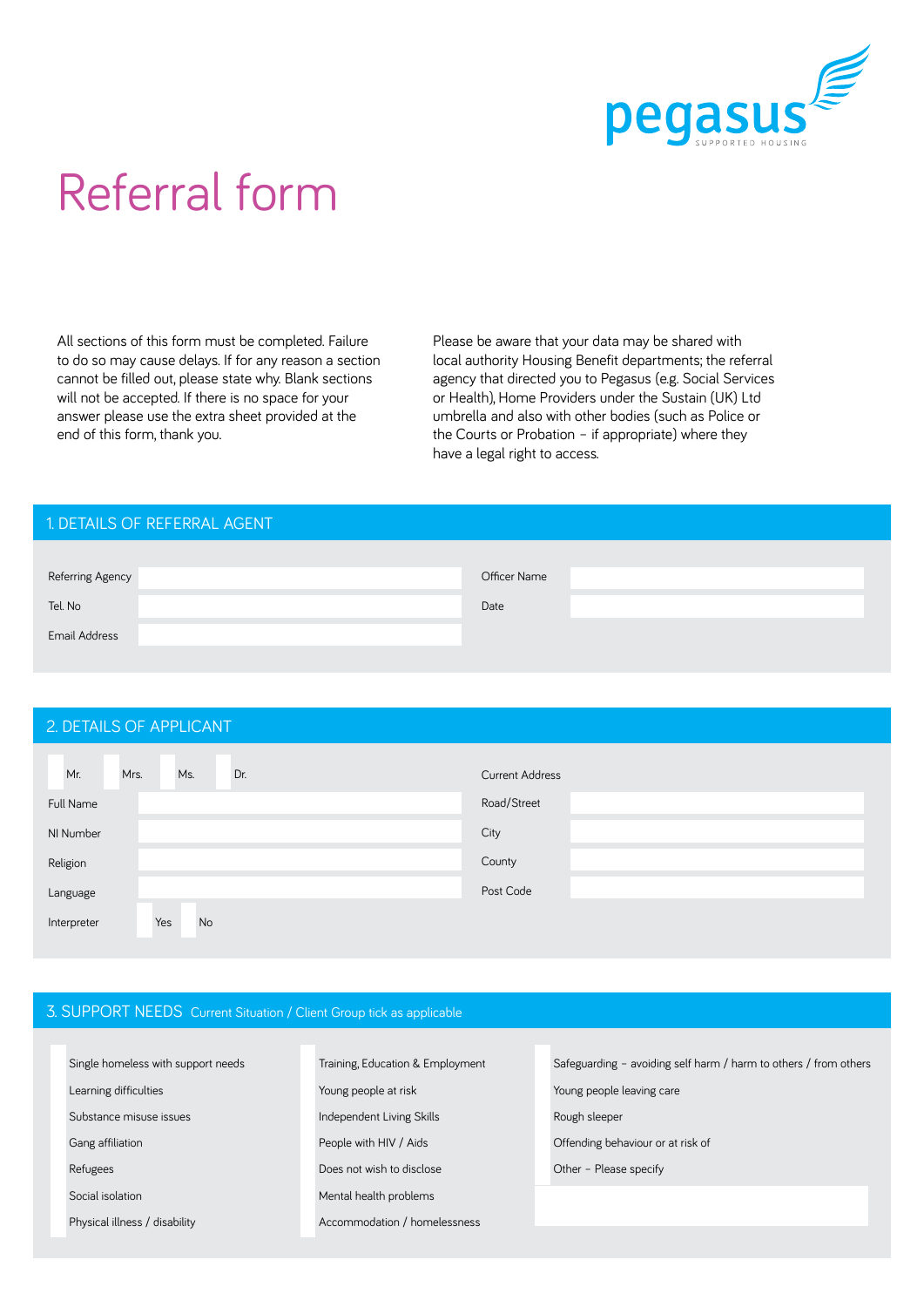If any of the options in section 3 have ticked please provide more detail, i.e. mental health - the symptoms, diagnosis, medication / doses, any associated risks, agencies involved etc.

### 4. RISK ASSESSMENT

| Does the applicant have history of:                                                          | Yes | No | Details - If yes, complete in all cases. |
|----------------------------------------------------------------------------------------------|-----|----|------------------------------------------|
| Violence / aggressive behaviour                                                              |     |    |                                          |
| Self-harm / suicide/mental health formal diagnosis                                           |     |    |                                          |
| Drug / alcohol misuse                                                                        |     |    |                                          |
| Child protection issues                                                                      |     |    |                                          |
| Sexual or schedule 1 offences                                                                |     |    |                                          |
| Criminal convictions / offences                                                              |     |    |                                          |
| Self-neglect/neglect of others                                                               |     |    |                                          |
| Anti-social behaviour                                                                        |     |    |                                          |
| Damage to property                                                                           |     |    |                                          |
| Neighbourhood problems                                                                       |     |    |                                          |
| Arson                                                                                        |     |    |                                          |
| Rent arrears                                                                                 |     |    |                                          |
| Any other                                                                                    |     |    |                                          |
| Is the applicant at risk of harm from others?<br>If yes please state who and provide details |     |    |                                          |

### 5. OTHER AGENCY INVOLVEMENT

| Name of Agency | <b>Contract Name</b> | Tel number | Currently involved<br>Yes No |
|----------------|----------------------|------------|------------------------------|
|                |                      |            |                              |
|                |                      |            |                              |
|                |                      |            |                              |
|                |                      |            |                              |
|                |                      |            |                              |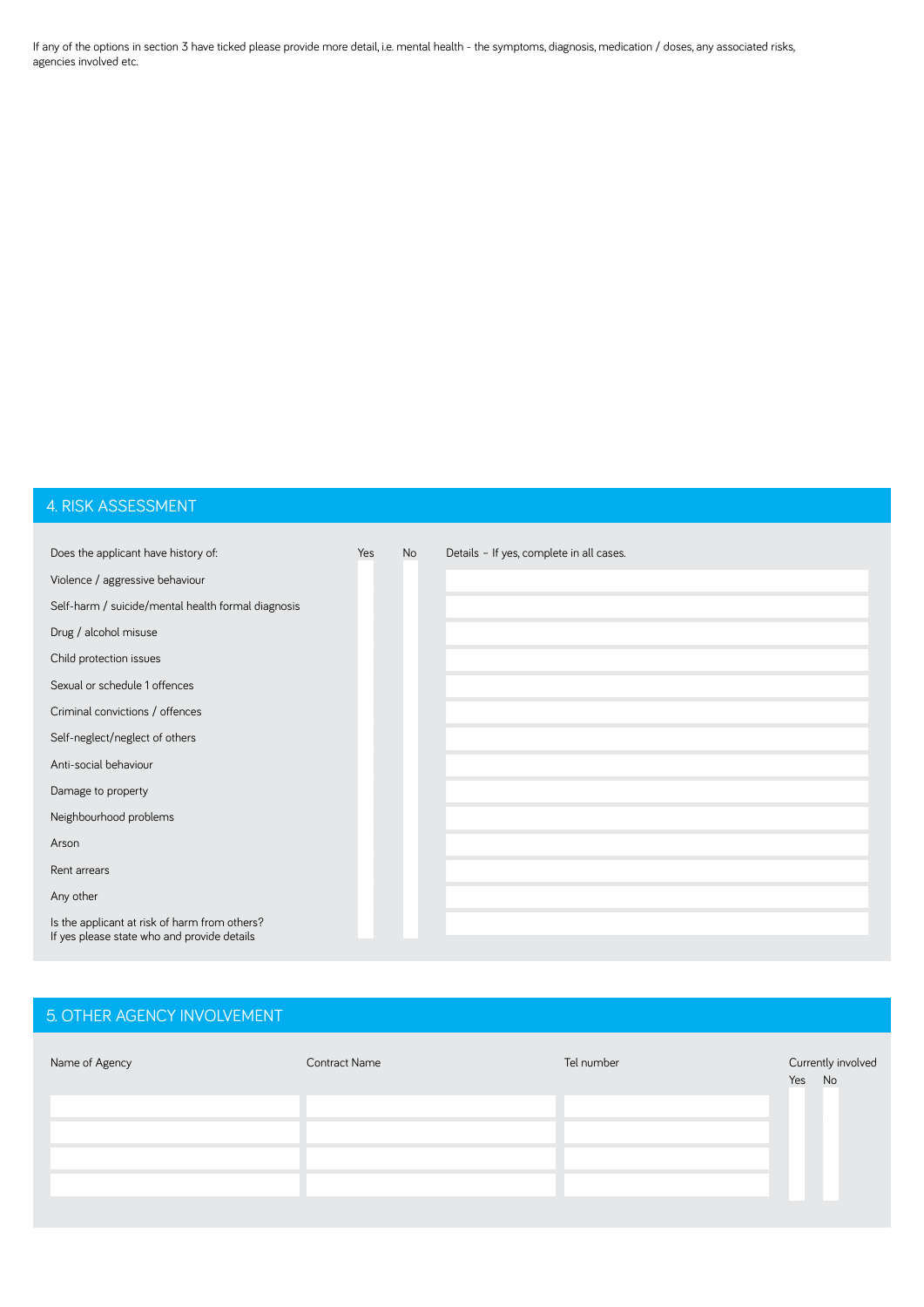## 6. INCOME DETAILS

|                  | Weekly | Fortnightly | Monthly |
|------------------|--------|-------------|---------|
| Wages            |        |             |         |
| Income Support   |        |             |         |
| Incap/Esa        |        |             |         |
| Disability       |        |             |         |
| Child.ben        |        |             |         |
| <b>JSA</b>       |        |             |         |
| Universal Credit |        |             |         |
| Work Fam         |        |             |         |
| Other            |        |             |         |
|                  |        |             |         |

## 7. PREVIOUS 5 YEAR ADDRESS HISTORY Including supported accommodation

| Address | Dates/duration | Tenure | Landlord Details | Reason for leaving/Arrears/ASB |
|---------|----------------|--------|------------------|--------------------------------|
|         |                |        |                  |                                |
|         |                |        |                  |                                |
|         |                |        |                  |                                |
|         |                |        |                  |                                |
|         |                |        |                  |                                |
|         |                |        |                  |                                |
|         |                |        |                  |                                |

## 8. DECLARATION / AUTHORISATION

| Applicant's Signature |                                                                                                                                                                                                                                                                                                                                                                                                                                                                                          | Date                      |  |
|-----------------------|------------------------------------------------------------------------------------------------------------------------------------------------------------------------------------------------------------------------------------------------------------------------------------------------------------------------------------------------------------------------------------------------------------------------------------------------------------------------------------------|---------------------------|--|
|                       | $\blacksquare$ I give my consent to the disclosure of this information for housing purposes.<br>I give my consent to the disclosure of the disclosure of any supplementary information attached for housing purposes.<br>I give my permission for the outcome of this referral to be explained to the referral agency.<br>I agree to participate in a Support Package, including Assessments and Support Plans.<br>$\blacksquare$ I would / would not like a copy of this referral form. |                           |  |
| Referring Agent       |                                                                                                                                                                                                                                                                                                                                                                                                                                                                                          |                           |  |
| Applicant             | The information provided here is based on information available on the date of completing this form. I am satisfied that this referral is<br>appropriate to the applicant's identified needs and risk and I have completed this form to the best of my knowledge.                                                                                                                                                                                                                        |                           |  |
| Agent's Signature     |                                                                                                                                                                                                                                                                                                                                                                                                                                                                                          | Relationship to Applicant |  |
| Position              |                                                                                                                                                                                                                                                                                                                                                                                                                                                                                          | Date                      |  |
|                       |                                                                                                                                                                                                                                                                                                                                                                                                                                                                                          |                           |  |